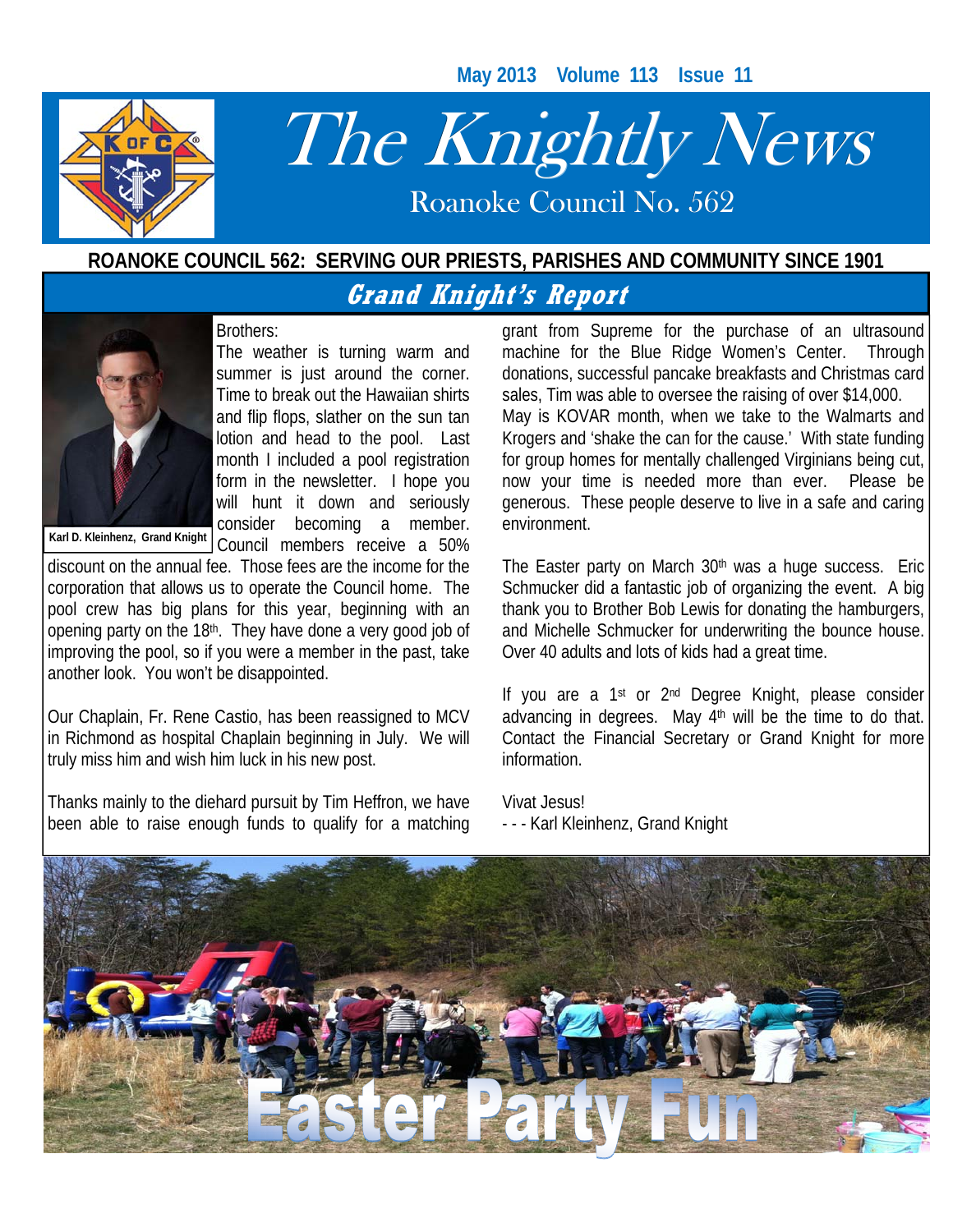### Volume 113, Issue 11 **Page 2**

| <b>Council Officers</b>             |                           |              |  |  |  |  |  |
|-------------------------------------|---------------------------|--------------|--|--|--|--|--|
| <b>Grand Knight</b>                 | Karl Kleinhenz            | 397-4028     |  |  |  |  |  |
| Dep. Grand Knight                   | John Church               | 769-0048     |  |  |  |  |  |
| Chaplain                            | Fr. Rene Castillo         | 343-7744     |  |  |  |  |  |
| Chancellor                          | Eric Schmucker            | 309-1417     |  |  |  |  |  |
| Recorder                            | Stephen Ratliff           | 774-4796     |  |  |  |  |  |
| Financial Sec.                      | Mike Lazzuri              | 774-8482     |  |  |  |  |  |
| Treasurer                           | Val Bernys                | 989-9282     |  |  |  |  |  |
| Lecturer                            | Alex Nelson               | 774-5079     |  |  |  |  |  |
| Advocate                            | Dave Chopski              | 344-0901     |  |  |  |  |  |
| Warden                              | Pat Reidy                 | 725-8206     |  |  |  |  |  |
| Inside Guard                        | George Cusson             | 977-2944     |  |  |  |  |  |
| Outside Guard                       |                           |              |  |  |  |  |  |
| Trustee, 3rd Year                   | <b>Bob Canfield</b>       | 774-7554     |  |  |  |  |  |
| Trustee, 2nd Year                   | Mike Whelan               | 265-9722     |  |  |  |  |  |
| Trustee, 1st Year                   | <b>Dick Sparks</b>        | 563-1387     |  |  |  |  |  |
|                                     |                           |              |  |  |  |  |  |
|                                     | <b>Committee Chairmen</b> |              |  |  |  |  |  |
| Program Director                    | John Krumpos              | 989-1985     |  |  |  |  |  |
| <b>Council Activities</b>           | Eric Schmucker            | 309-1417     |  |  |  |  |  |
| <b>Community Activities</b>         | Nick Centrone             | 947-5226     |  |  |  |  |  |
|                                     | John Church               | 769-0048     |  |  |  |  |  |
| <b>Family Activities</b>            | Vacant                    |              |  |  |  |  |  |
| <b>Youth Activities</b>             | <b>Bill Partsch</b>       | 772-7120     |  |  |  |  |  |
| Church Activities                   | Pat Reidy                 | 725-8206     |  |  |  |  |  |
| Pro Life Activities                 | Tim Heffron               | 904-2746     |  |  |  |  |  |
| <b>KOVAR</b>                        | Don Feick                 | 774-0187     |  |  |  |  |  |
|                                     | John Krumpos              | 960-1825     |  |  |  |  |  |
| Newsletter                          | Glen David Waldis         | 982-0835     |  |  |  |  |  |
| Kitchen                             | Tom Engl                  | 989-3708     |  |  |  |  |  |
|                                     | John Church               | 588-7968     |  |  |  |  |  |
|                                     | Mike Lazzuri              | 774-8482     |  |  |  |  |  |
|                                     | <b>Steve Wirth</b>        | 520-2885     |  |  |  |  |  |
| <b>Basketball Tournament</b>        | Paul Yengst               | 556-8883     |  |  |  |  |  |
| KCIC                                | Karl Kleinhenz            | 982-8140     |  |  |  |  |  |
|                                     | Joe Devlin                | 206-2622     |  |  |  |  |  |
| Pool                                | Jim Donckers              | 345-3902     |  |  |  |  |  |
|                                     | Joe Devlin                | 206-2622     |  |  |  |  |  |
|                                     | Charlie Aesy              | 977-3364     |  |  |  |  |  |
|                                     | George Cuadrado           | 989-1758     |  |  |  |  |  |
| Membership                          | Dave Chopski              | 344-0901     |  |  |  |  |  |
|                                     | <b>Charles Hatcher</b>    | 314-3360     |  |  |  |  |  |
|                                     | <b>Steve Wirth</b>        | 520-2885     |  |  |  |  |  |
| Home Improvements                   | Paul Yengst               | 556-8883     |  |  |  |  |  |
| House                               | Joe Colosimo              | 989-7969     |  |  |  |  |  |
| Club Room                           | Jim Sullivan              | 774-7034     |  |  |  |  |  |
| Ceremonials                         | Don Feick                 | 774-0187     |  |  |  |  |  |
| Canfield Scholarship                | Jim Sullivan              | 774-7034     |  |  |  |  |  |
|                                     | <b>Grand Knight</b>       | 397-4028     |  |  |  |  |  |
|                                     | <b>Bob Canfield</b>       | 774-7554     |  |  |  |  |  |
|                                     | Joe Moses                 | 389-0309     |  |  |  |  |  |
|                                     | Mike Gibson               | 989-4980     |  |  |  |  |  |
| <b>Retention Committee</b>          | <b>Bill DeBerry</b>       | 343-7849     |  |  |  |  |  |
|                                     | Steve Talevi              | 989-1302     |  |  |  |  |  |
| Historian                           | <b>Bill Howard</b>        | 989-9399     |  |  |  |  |  |
| RC School Board Rep.                | Dan Zipfel                | 334-1326     |  |  |  |  |  |
| OLN Parish Rep.                     | Don Feick                 | 774-0187     |  |  |  |  |  |
| St. Elias Parish Rep.               | Jim Donckers              | 345-3902     |  |  |  |  |  |
| St. Andrews Parish Rep. Bobby Ellis |                           | 366-5102     |  |  |  |  |  |
| Insurance Rep.                      | Ken Bagnasco              | 888-211-9478 |  |  |  |  |  |
|                                     |                           |              |  |  |  |  |  |

**IN CASE OF ILLNESS, NEED OR DEATH, PLEASE NOTIFY ONE OF THE FOLLOWING:**  Grand Knight 982-8140 Chaplain 343-7744<br>Financial Sec. 774-8482 Financial Sec. **562 COUNCIL HOME**  3136 Harris Street, Roanoke, VA 24015 Mail: PO Box 715, Roanoke, VA 24004 Phone: 540-774-8296 www.kofc562.org Business Meeting - 1st Monday of Month—7:30p.m. Social Meeting - 3rd Monday of Month—6:30p.m.

# **Chaplain's Report**

In the month of May we come to the final weeks of the glorious Easter season and the beginning of what we call 'Ordinary Time.' It would seem that the feast of the Ascension shows how the Lord Jesus went up to heaven and left the disciples to continue his mission on their own. But that was not the case. Our Lord himself said that he would not lead them alone. He would send them the Holy Spirit to be their advocate and guide. This was accomplished when the Holy Spirit descended on the apostles on the day of Pentecost.

In Ordinary Time we continue learning as disciples from the Master. The word 'Ordinary' is a misnomer to me because I

believe that living the Gospel message in our lives is by no means 'ordinary.' It actually refers to the sequential order of the Sundays, and so the term 'ordinal' would be a better fit.

Whether Easter season or Ordinary Time, we must make it a daily objective to live as true disciples of Jesus. Let us continue to give attention to our spiritual growth in this Year of Faith. And as members of our Order, let us strive harder to live its principles.

Vivat Jesus! - - - Father René Castillo, Chaplain

# **Knights of Columbus Pool Membership**

The Olympic Park Pool Membership for 2013 pool season is discounted 50% for all Knights of Columbus members. Contact PGK Jim Donckers at 345‐3902 or Brother George Cuadrado at 342‐1248 for member application or more information.

### **Knight of the Month Family of the Month**

for believing in the cause and tirelessly for organizing & supporting the pursuing the purchase Easter Party. of an UltraSound Machine.

**Tim Heffron Schmuckers** 

## **Happy Birthday Brother Knights!**

Fred G. Alouf, Jr. Robert E. Lemasters Thomas J. Faron Lawrence E. Ptaschek Philip E. Montano J. Jerome Dowdle George E. Cusson David A. Bowers Eric C. Reichardt Alfonso Sardo Lucien L. Metayer Michael A. Canfield Robert Ward

William C. Bradley, Jr. John F. Poissant Randolph K. Lewis Fred A. Najjum Scott A. Lear Thomas F. Guzi Vernon E. Jolley Joseph J. Nardone Richard M. Keeley Joseph H. Moses John A. Biggio Brian T. Carroll Stephen J. Lendway

Steven J. Devlin Herman S. Turk, Jr. Robert W. Sagnette

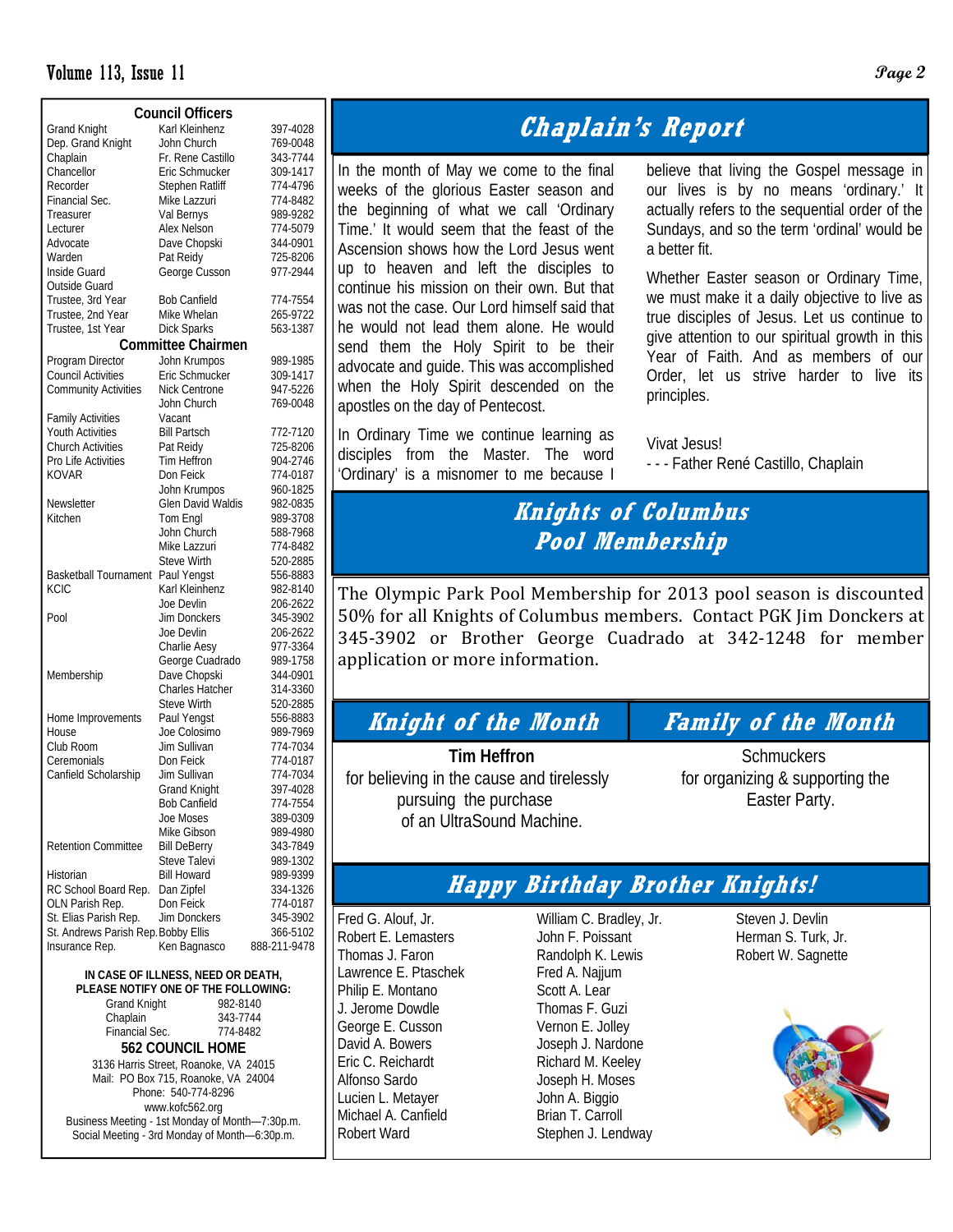| <b>Clergy Night Dinner</b>                                       | <b>Pro-Life Activities</b>                                                  |
|------------------------------------------------------------------|-----------------------------------------------------------------------------|
| Roanoke Knights of Columbus Council 562 is hosting a Clergy      | Brothers, we are still raising funds for Council Pro Life activi-           |
| Night Dinner at the Council Home on Monday, May 20th. All        | ties. We have permission from Fr Kevin to hold breakfast at                 |
| area clergy have been invited.                                   | St. Elias Church on Sunday, May 19th.                                       |
| Social hour will start at 6:30 PM with dinner served at 7:30     | We will need your help preparing the food (pancakes, sausage                |
| PM. There will be appetizers, cash bar and the kitchen crew      | and eggs), serving and bussing tables. This should be a FAMI-               |
| will prepare a delicious meal. Cost of meal will be \$15 per     | LY effort, so talk to your family and ask for their help. Be gen-           |
| person, with any profit helping fund our Council's seminarian    | erous when you are called to helpand when you purchase                      |
| grants.                                                          | your breakfast!                                                             |
| RSVP to John Krumpos (989-1985) or Pat Reidy (725-               | [Brother Bob Lewis has again been very generous in this ef-                 |
| 8206) by Friday, May 17th. Since seating is limited, those       | fort. Please remember to patronize his McDonald's store in                  |
| with reservations will be seated first, so make your reservation | Vinton!]                                                                    |
| NOW.                                                             | Thanks.                                                                     |
| Thank you.                                                       | Pat Reidy                                                                   |
| Pat Reidy                                                        | 540-725-8206                                                                |
| 540-725-8206                                                     | $D_{\text{max}}$ and $D_{\text{max}}$ $D_{\text{max}}$ and $D_{\text{max}}$ |

## **Program Chairman Reports**

By the time you read this, our Council will have hosted the 2013 State Convention of the Virginia Knights of Columbus. While this required a lot of effort by our members, it was a 'labor of love.' Many thanks to those who helped. And special kudos to the convention committee led by Brian Ripple!

Our Easter Egg Hunt was a huge success! We had the largest turnout in many a year. Thanks to Eric Schmucker, and our newest member Jeff Schmucker, Eric's brother. We also thank his wife for sponsoring the jump house.

We sponsored pancake breakfasts at OLN and St. Andrews during April and raised most of what we needed to complete the funding of the ultrasound machine for the Blueridge Women's Center. Kudos to all you participated! And a huge thank you to those who donated money to the effort! Our final pancake breakfast at St. Elias on May 19<sup>th</sup> will surely put us over the top. Make sure you attend it and make the ultrasound machine a reality!

May will be an extremely busy month. First, we are sponsoring our KOVAR fund raiser each weekend in May. When you are called to help, be generous with your…and your family's time. Yes, this is a family event! Ask your wife, children and/or grandchildren to help!

Our Past Grand Knights Dinner will be in June, as will our election of Council Officers. Watch for the June Newsletter for details.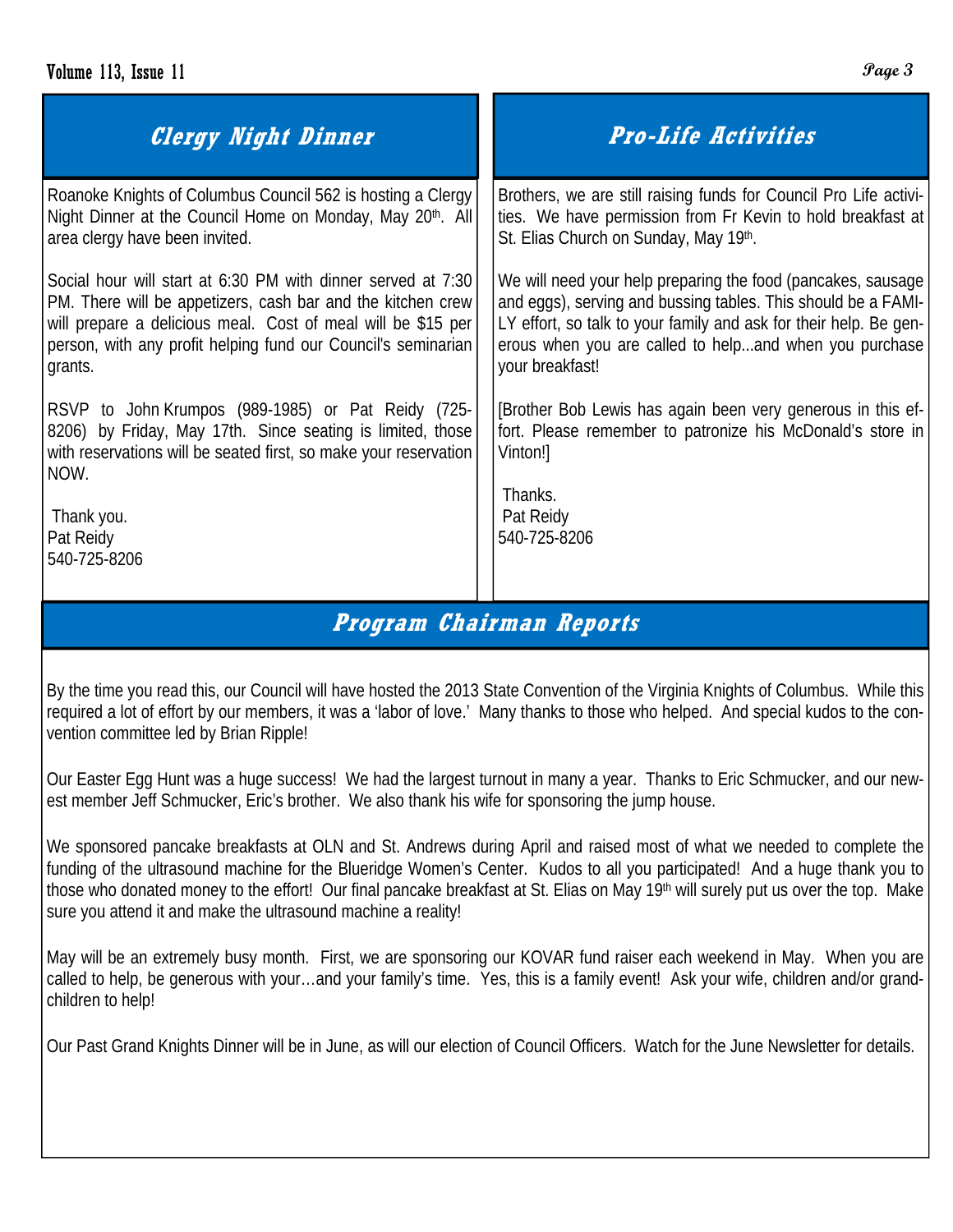

# **Knights of Columbus Olympic Park Swim Club Umbrella Memorial Campaign**

Here's your chance to memorialize a family member, friend or Brother Knight by making a donation of an Umbrella to our Olympic Park Swim Club. The cost of an umbrella is \$75.00.

The umbrella will be labeled with the memorialized person's name and the donor.

| Memorialized |                                                                                                                      |  |
|--------------|----------------------------------------------------------------------------------------------------------------------|--|
|              |                                                                                                                      |  |
|              |                                                                                                                      |  |
| Phone #:     | <u> 1980 - Jan Jawa Barat, prima prima prima prima prima prima prima prima prima prima prima prima prima prima p</u> |  |

**E-mail:**

**Please return to the Knights of Columbus Council #562 P.O. Box 715 Roanoke, VA 24004 Attn. Jim Donckers**